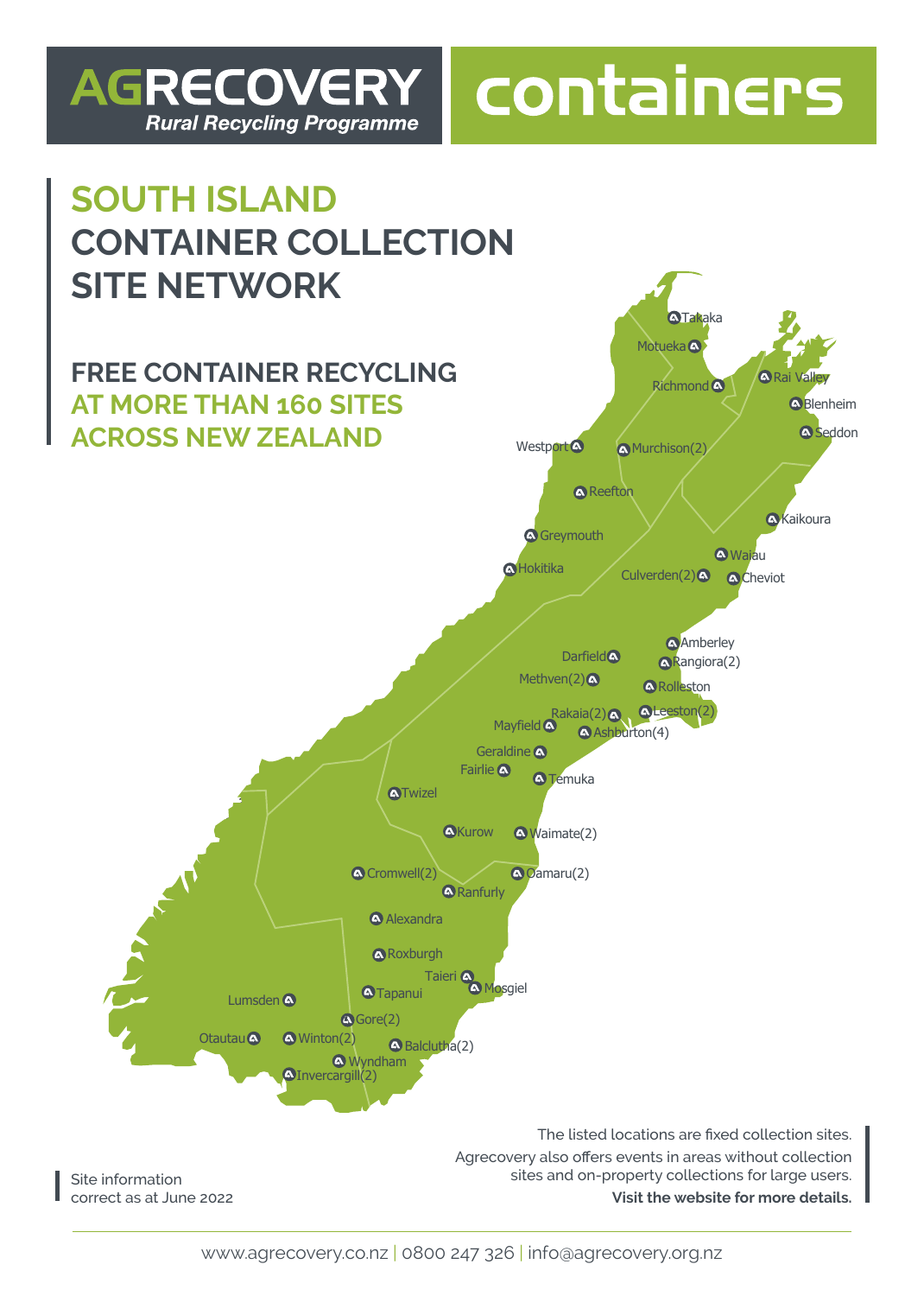| South Island Collection Sites |                                  | <b>Address</b>                           | <b>Opening Hours</b>                                                                         |
|-------------------------------|----------------------------------|------------------------------------------|----------------------------------------------------------------------------------------------|
| TASMAN                        |                                  |                                          |                                                                                              |
| Motueka                       | Mariri Resource Recovery Park    | Robinson Road                            | Monday to Saturday 9am - 4pm, Sunday 1pm - 4pm                                               |
| Murchison                     | NZ Farm Source                   | 46 Hotham Street                         | Monday to Sunday 8am - 5pm                                                                   |
|                               | Murchison Resource Recovery Park | 41 Matakitaki West Bank Road             | Monday, Wednesday, Saturday 1pm - 4pm<br>Friday 9am - 12pm                                   |
| Takaka                        | Takaka Rural Service Centre      | 64 Meihana Street                        | Monday to Friday 8am - 4:30pm                                                                |
| NELSON                        |                                  |                                          |                                                                                              |
| Richmond                      | <b>Richmond Transfer Station</b> | 14 Fittal Street                         | Monday to Sunday 8am - 5pm                                                                   |
| <b>MARLBOROUGH</b>            |                                  |                                          |                                                                                              |
| Blenheim                      | Blenheim Resource Recovery Park  | Wither Road Extension                    | Monday to Friday 8am - 4:30pm<br>Saturday & Sunday 10am - 4pm                                |
| Rai Valley                    | NZ Farm Source                   | 6781 State Highway 6                     | Monday to Sunday 8am - 5pm                                                                   |
| Seddon                        | Seddon Transfer Station          | State Highway 1 (at rear of golf course) | Tuesday & Thursday 1pm - 4pm<br>Sunday 10am - 4pm                                            |
| <b>WEST COAST</b>             |                                  |                                          |                                                                                              |
| Greymouth                     | Farmlands                        | 30 Herbert Street                        | Monday to Friday 8am - 5pm                                                                   |
| Hokitika                      | Hokitika Transfer Station        | 84 Hau Hau Road                          | Friday to Monday 7am - 4pm                                                                   |
| Reefton                       | Reefton Transfer Station         | Willowbank Road                          | Tuesday, Thursday, Saturday & Sunday 1pm-4pm                                                 |
| Westport                      | Farmlands                        | Cnr Fonblanque Street & The Esplanade    | Monday to Friday 8am - 5pm                                                                   |
| <b>CANTERBURY</b>             |                                  |                                          |                                                                                              |
| Amberley                      | PGG Wrightson                    | 73 Carters Road                          | Monday to Friday 8am - 12pm                                                                  |
| Ashburton                     | Ashburton Transfer Station       | 25 Range Street                          | Monday & Wednesday 8am - 5pm<br>Saturday 9am - 5pm                                           |
|                               | NZ Farm Source                   | 18 Kermode Street                        | Monday to Friday 8am - 5pm                                                                   |
|                               | Ruralco                          | 97 Burnett Street                        | Monday to Friday 8am - 5:30pm                                                                |
|                               | Wholesale Seeds                  | 5 Bryant Street                          | Monday to Friday 9am - 5pm                                                                   |
| Cheviot                       | Cheviot Transfer Station         | 91 Seddon Street                         | Tuesday, Thursday and Sunday 10am - 1pm                                                      |
| Culverden                     | Culverden Transfer Station       | St Leonards Road                         | Monday, Friday and Sunday 2pm - 4pm                                                          |
|                               | NZ Farm Source                   | Cnr Mouse Point & 1 St Leonards Road     | Monday to Friday 8am - 5pm                                                                   |
| Darfield                      | Farmlands                        | 40 South Terrace                         | Monday to Friday 8am - 4:30pm                                                                |
| Fairlie                       | PGG Wrightson                    | 89 Main Street                           | Monday to Friday 10am - 2:30pm                                                               |
| Geraldine                     | PGG Wrightson                    | 58 Talbot Street                         | Monday to Friday 9am - 4pm                                                                   |
| Kaikoura                      | Innovative Waste Kaikoura        | 82 Scarborough Street                    | Wednesday 10am - 3pm                                                                         |
| Kurow                         | Rural Transport                  | 5622 Kurow-Duntroon Road                 | Monday to Friday 8am - 5pm                                                                   |
| Leeston                       | PGG Wrightson                    | 102 High Street                          | Monday to Friday 9am - 4pm                                                                   |
|                               | NZ Farm Source                   | 3 Market Street                          | Monday to Friday 9am - 4pm                                                                   |
| Mayfield                      | PGG Wrightson                    | 1993 Arundel Rakaia Gorge Road           | Monday to Friday 8am - 5pm                                                                   |
| Methven                       | Molloy Agricultural Spraying Ltd | 402 Methven Chertsey Road                | Monday to Friday 8am - 5pm                                                                   |
|                               | NZ Farm Source                   | 159 Main Street                          | Monday to Friday 8am - 5pm                                                                   |
| Rakaia                        | NZ Farm Source                   | 56 South Town Belt                       | Monday to Friday 8am - 5pm                                                                   |
|                               | Ruralco                          | 74 Elizabeth Avenue                      | Monday to Friday 8am - 5:30pm                                                                |
| Rangiora                      | Hide Spraying Ltd                | 211 Mt Thomas Road                       | Monday 12pm - 5pm or by prior arrangement                                                    |
|                               | Farm Source                      | 333 Flaxton Road                         | Monday to Friday 8:30am - 4:30pm                                                             |
| Rolleston                     | Pines Resource Recovery Park     | 183 Burnham School Road                  | Monday to Friday 9am - 4:30pm<br>Large volumes by prior arrangements,<br>phone (03) 347 2026 |
| Temuka                        | Farm Source                      | 6 King Street South                      | Monday to Friday 9am - 4pm                                                                   |
| Twizel                        | VetLife                          | 1/3 Benmore Place                        | Monday to Friday 9am - 5pm                                                                   |
| Waiau                         | Waiau Transfer Station           | 116 Rotherham Road North                 | Monday, Wednesday and Saturday 10am - 12pm                                                   |
| Waimate                       | NZ Farm Source                   | 62 - 66 Queen Street                     | Monday to Friday 8am - 5pm                                                                   |
|                               | PGG Wrightson                    | 12 Shearman Street                       | Monday to Friday 8am - 5pm                                                                   |
| <b>OTAGO</b>                  |                                  |                                          |                                                                                              |
| Alexandra                     | Alexandra Transfer Station       | Boundary Road                            | Tuesday & Thursday 1pm - 3pm                                                                 |
| <b>Balclutha</b>              | Clutha Vets                      | 3 Wilson Road                            | Monday to Friday 8am - 12pm, 2pm - 5pm                                                       |
|                               | NZ Farm Source                   | 8 - 10 Charlotte Street                  | Monday to Friday 8am - 5pm                                                                   |
| Cromwell                      | Farmlands                        | 22 Chardonnay Street                     | Monday to Friday 9am - 1pm                                                                   |
|                               | Horticentre                      | 22 Pinot Noir Drive                      | Monday to Friday 8am - 5pm                                                                   |
| Mosgiel                       | Agrispray & Equipment Ltd        | 51 (SH1) Main Road South                 | Monday to Friday 8am - 12pm, 2pm - 4:30pm                                                    |
|                               |                                  |                                          |                                                                                              |